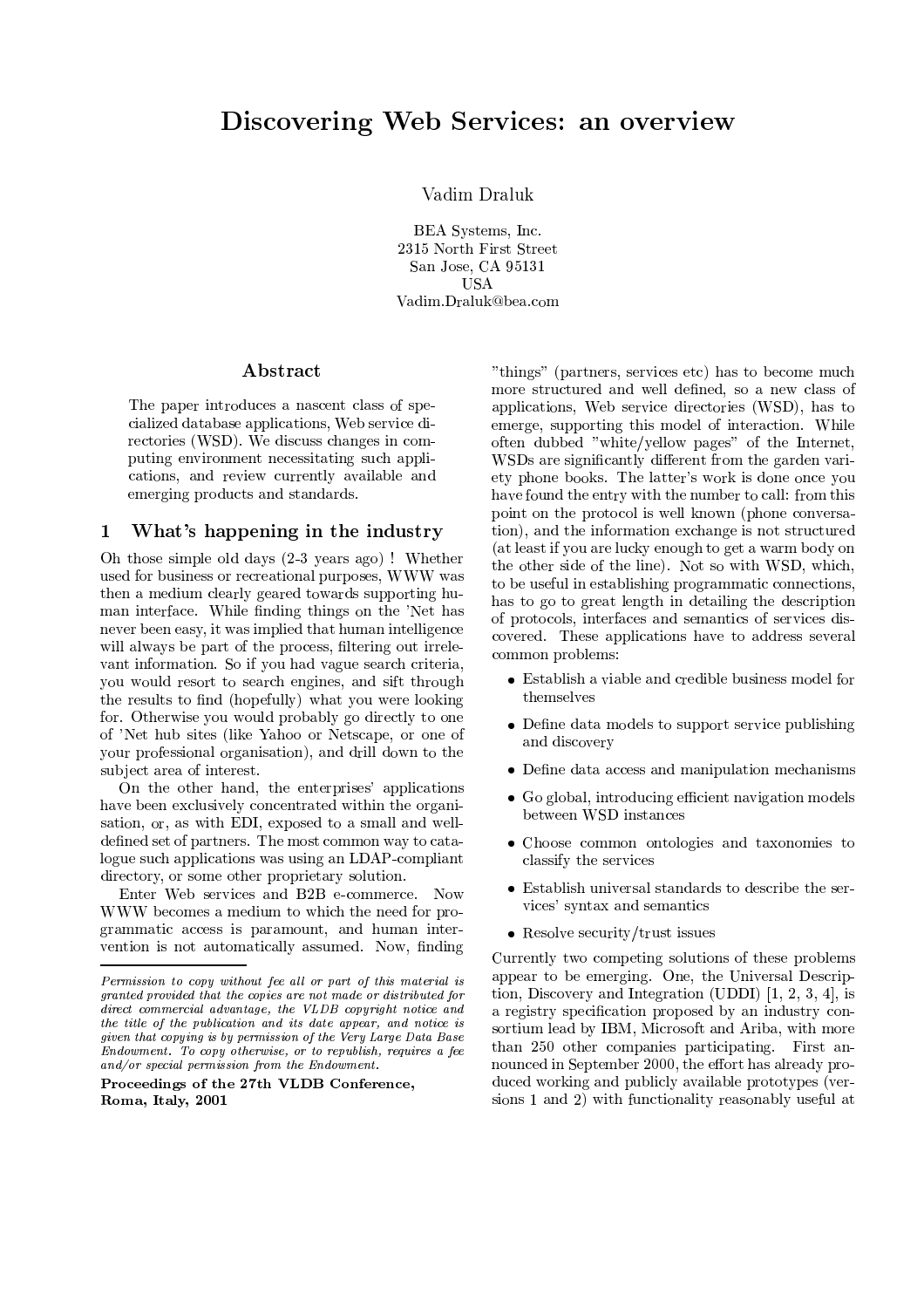least for software developers to make practical assessments of the approach.

Another is an OASIS effort, usually referred to as "registry/repository", which incorporates work performed by a separate team as part of the ebXML initiative [6, 7]. This work has been initiated in 1999, with specifications and reference implementations emerging in the first half of 2001. By design it is a somewhat more ambitious effort than UDDI, proposing a general architecture for registering, storing and finding XML documents.

There are many differences in the ways the two approach and resolve (or ignore) the issue listed above, but they also have few things in common. One such aspect is lack of a clearly spelled out business model, particularly strange in case of UDDI, which already offers some relatively robust implementations. This means that, though currently UDDI registries are supported free of charge by the three Operators, it is far from clear how such registries are going to operate in the future. Another feature that the two share conceptually are some previously defined business and geographic taxonomies, such as UN/SPSC, NAICS, ISO 3166 and GeoWeb.

Now let's take a closer look at the technical content of the two efforts, and consider a very simple use case. in which we will try to find all purveyors of organic chemicals in the US (see examples  $1-2$ ).

#### $\overline{2}$ **UDDI** Registry

Data model. Very XML-centric, this simple data model represents *businesses* and their *services*, both classified by externally stored taxonomies. Technical descriptions of services are encapsulated within bind*ing templates.* All three entities listed above use keyed *references* to the fourth one, called *tModel*. tModels are used to signify classification taxonomies, technical specifications, namespaces etc., and can be considered a generic and powerful mechanism for data model extensions.

Data access and manipulation. Completely XML-based, it relies on SOAP as its transport, and supports APIs for publishing, browsing and drill-down. Data filtering mechanisms are proprietary and very limited, mainly based upon entity names and tModel references.

Distributed registries. The basic mechanism provided by the UDDI specification is replication by the so called Operators (currently all three founding members of UDDI). So there's THE UDDI registry, represented by many synchronized instances. But one can also register a service description describing a private UDDI registry, supporting the standard (or, may be, extended) UDDI APIs.

Description and classification. Detailed description of services have to be stored outside the registry in form of, mainly, XML documents. UDDI

queries never return those documents, only attributes (for *services* and *binding templates*) containing opaque references to them. In practice, for now, they tend not to be that opaque, being URLs of files containing documents. UDDI registries can NOT be queried based on contents of those documents. Recommendations on how to refer from registry to external documents (e.g. WSDL) is described in UDDI "Best Practices" issues  $|5|$ 

Classification of business, services and binding templates is supported by keved references to tModels representing well-known taxonomies.

Security and trust. Authentication is provided for data publishing, but not data retrieval by UDDI. At the same time, owners of private registries are encouraged to provide value-add authentication and authorization mechanisms.

There are also capabilities for external data verification, so that third-party services can be used to establish greater level of trust.

The most important feature supporting trust management is called "assertion". An assertion is essentially a relationship instance between two businesses, which becomes visible only if owners of both entries submit it. It enables introduction of "trust" assertions, with hierarchies not unlike those of certificate authorities.

### Example 1

```
<find_business xmlns="urn:uddi-org:api"
               generic="1.0" maxRows="100">
   <categoryBag>
     <keyedReference keyName="Organic Chemicals"
        keyValue="1221"
        tModelKey="uuid:DB77450D-9FA8-45D4-"/>
     <keyedReference keyName="United States"
        keyValue="200246"
         tModelKey="uuid:297AAA47-2DE3-4454-"/>
   </categoryBag>
</find business>
```
This example, of course, makes some critical implicit assumptions:

- That both business and geographic taxonomies are specified at the exact level queried (a business classified with "California" and "Phenols" wouldn't be found)
- That the geographic taxonomy pertains to the area of operation, and not to other things like location of headquarters or of the CEO's skiing chateau.

### 3 **OASIS Registry/Repository**

Data model. Some would agree there is none. In fact, there's a meta-meta model, providing for a Registry storing meta-data, and Repository with actual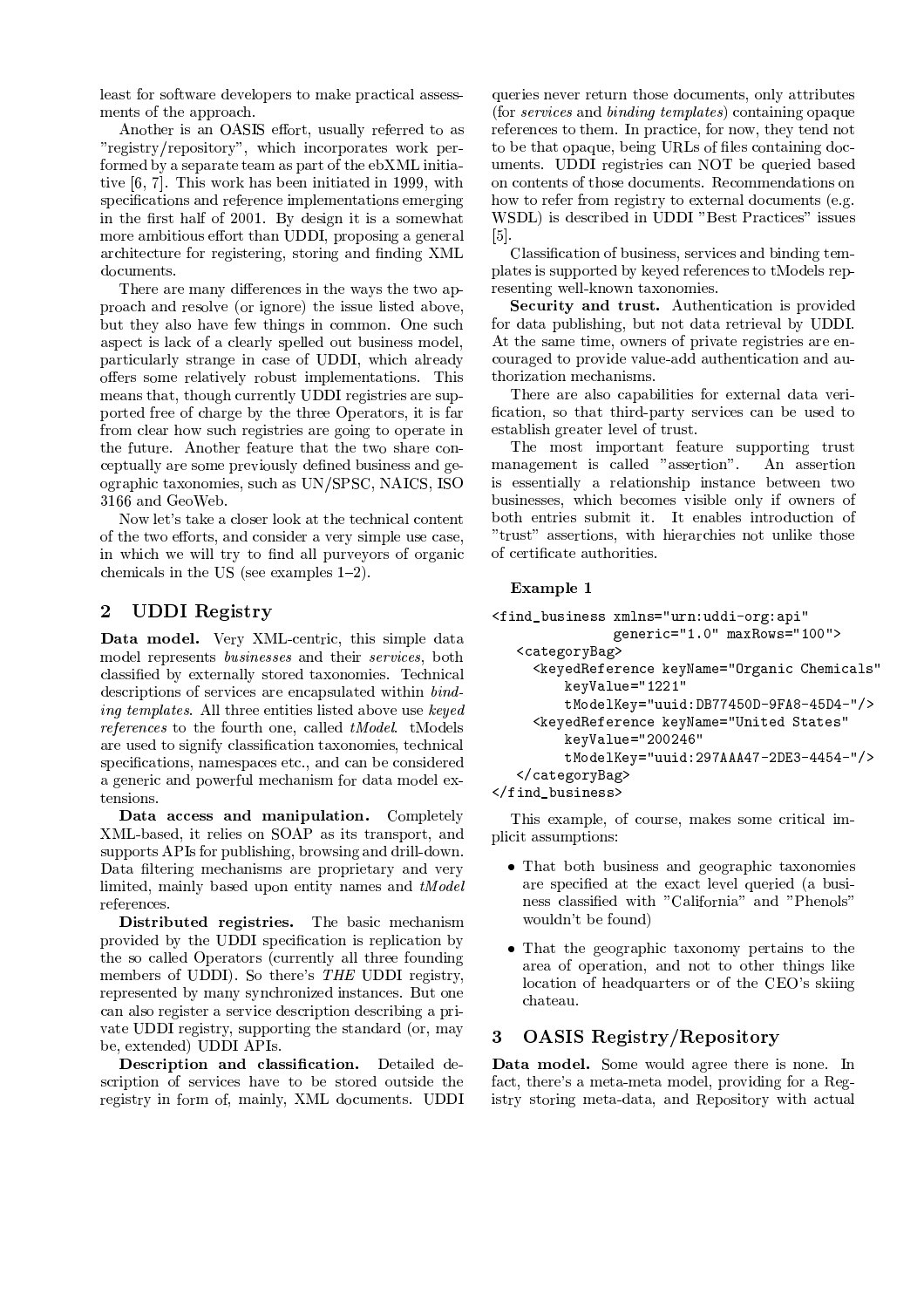data. Then there is Registry meta-model, with entities such as *Registry Entry, Association, Classifica*tion Node, Classification Schema, Package, Slot etc. There are a couple of very special data model elements, namely *Organization* and *Auditable Event* (so that Registry update log is stored within the registry  $itself)$ 

The data models are to be hidden in  $objectType$ attribute of Registry Entry and *associationType* attribute of the Association. So, trying to partially replicate the UDDI data model, we would introduce objectType values of "Business" and "Service", as well as association Type "BusSvc".

The meta-model is expressed in UML, and has a relational mapping, but no XML representation.

Data access and manipulation. Unlike the meta-model, mandatory data access is fully XMLbased (with optional SQL implementation). Access is provided to both Registry and Repository data, with fairly complex proprietary XML query language.

Distributed registries. Not well defined, but one could easily imagine a solution similar to one in UDDI. At the same time, OASIS reg/rep instances are expected to be advertised as services in UDDI registries.

Description and classification. There are two approaches to classifications: one is UDDI-like and relies upon *Slots*, a generic extension facility not unlike the UDDI tModels. Another is based on storing taxonomies in form of Classification Nodes directly in the Registry.

Detailed descriptions are provided by documents stored in the Repository. There's no search and data filtering based on contents of those documents.

Security and trust. The ACL-based authorization model is described in the specification, but not completely, and as a result is not usable.

### Example 2

```
<FilterQuery>
   <RegistryEntryQuery>
      <RegistryEntryFilter>
         objectType EQUAL "Business" AND
         status EQUAL "Approved" AND
         stability NOT_EQUAL "Dynamic"
      </RegistryEntryFilter>
      <SourceAssociationBranch>
      <AssociationFilter>
          associationType EQUAL "BusSvc"
      </AssociationFilter>
      <RegistryEntryQuery>
         <RegistryEntryFilter>
            objectType EQUAL "Service" AND
            status EQUAL "Approved" AND
            stability NOT_EQUAL "Dynamic"
         </RegistryEntryFilter>
      </RegistryEntryQuery>
      <HasClassificationBranch>
```

```
<ClassificationNodeFilter>
      path STARTSWITH "UNSPSC" AND
      code EQUAL "1221"
   </ClassificationNodeFilter>
 </HasClassificationBranch>
<HasClassificationBranch>
    <ClassificationNodeFilter>
      path STARTSWITH "GeoWeb" AND
      code EQUAL "200246"
    </ClassificationNodeFilter>
 </HasClassificationBranch>
```

```
</FilterQuery>
```
The results of this example are slightly different from one in UDDI, due to differences in semantics: this query will return elements classified by ANY taxonomy nodes down the classification tree from ones specified in the query.

### What's next?  $\overline{\mathbf{4}}$

Currently UDDI is developing its Version 3 offering, after which it is expected to be turned over to an open standards body. OASIS reg/rep committee is working to reconcile its initial proposal with the one coming from ebXML.

In order to support real-life applications, WSDs have to develop further and mature. More specifically, in terms of WSD functionality, it means:

- Closer integration between Registry and Repository, with querying capabilities extending into the latter
- Repository-oriented functionality, such as versioning
- Better support for security and trust management
- More flexible querying capabilities, based on existing and emerging XML standards whenever possible
- Richer taxonomies, with support of context and semantics

Beyond purely technical issues, there's a vast effort ahead to develop and promote viable taxonomies describing all areas of e-business.

## References

- [1] UDDI Version 2.0 Data Structure Reference. UDDI Candidate Draft Specification, 28 February 2001
- [2] UDDI Version 2.0 API Specification. UDDI Working Draft Specification
- [3] UDDI Version 2.0 Operator's Specification. UDDI Candidate Draft Specification, 19 April 2001